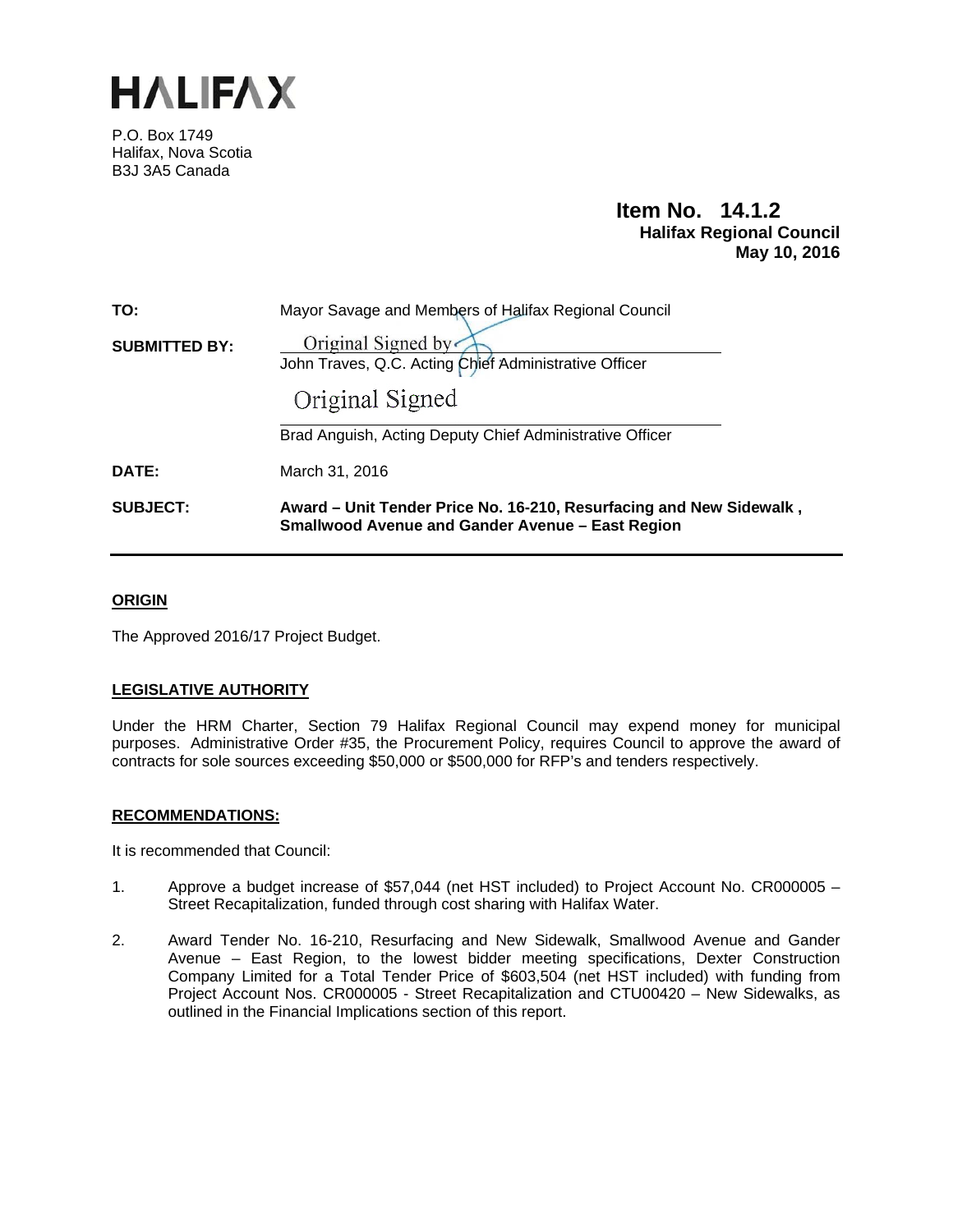The Approved 2016/17 Project Budget includes funds for street resurfacing of Smallwood Avenue from Serpentine Avenue to Gander Avenue and on Gander Avenue from Montague Road to Smallwood Avenue and new concrete sidewalk on the south side of Gander Avenue from Montague Road to Smallwood Avenue.

The budget does not include the sewer and water lateral replacement; this is the reason for the cost sharing as outlined in Attachment A-1.

#### **DISCUSSION**

Tender # 16-210 was publicly advertised on the Province of Nova Scotia's Procurement website on March 9, 2016 and closed on March 23, 2016. Bids were received from following companies:

## **Name of Company Bid Price (net HST included)** Dexter Construction Company Limited  $$603,504*$ Ocean Contractors Limited \$638,309 Cumberland Paving and Contracting Limited \$663,395 Atlantic Road Construction & Paving Limited  $$670,294$ Basin Contracting Limited \$764,242

#### **\*recommended bidder**

The scope of work for this tender generally consists of the removal of the existing asphalt, installation of new asphalt and associated reinstatement, new concrete curb and gutter and a new concrete sidewalk on Gander Avenue. This project also includes water and sewer lateral replacement.

This is a **UNIT PRICE** contract and the cost will be dependent upon the actual quantities measured and approved by the HRM Project Manager.

There are no Local Improvement Charges associated with this work.

#### **FINANCIAL IMPLICATIONS**

Based on the lowest tendered price of \$578,700 plus net HST of \$24,804, for a net total of \$603,504, funding is available in the Approved 2016/17 Project Budget from Project Account No(s). CR000005 – Street Recapitalization and CTU00420 – New Sidewalks. To cover the additional costs of sewer and lateral replacement, increasing the approved Gross Project Budget in the amount of \$57,044 (Net HST included) to reflect the funding secured will not change the Net Project Budget. A memo from Halifax Water confirming funding is attached. The budget availability has been confirmed by Finance.

| <b>Budget Summary:</b> | <b>Project Account No. CTU00420 - New Sidewalks</b>         |                            |  |  |
|------------------------|-------------------------------------------------------------|----------------------------|--|--|
|                        | <b>Cumulative Unspent Budget</b><br>Less: Tender No. 16-210 | \$5.589.050<br>$$112,869*$ |  |  |
|                        | <b>Balance</b>                                              | \$5,476,181                |  |  |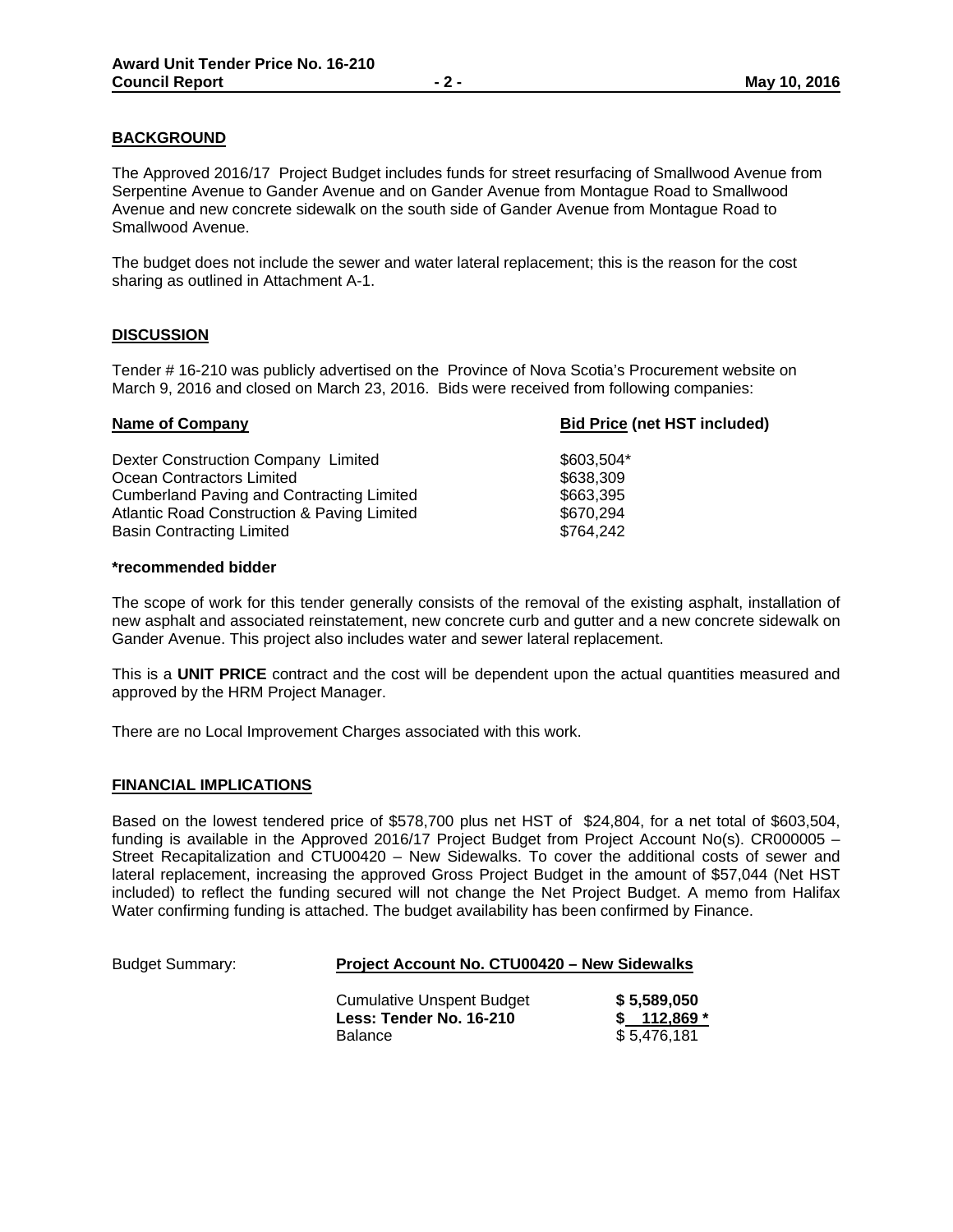#### **Project Account No. CR000005 – Street Recapitalization**

| <b>Cumulative Unspent Budget</b>        | \$29,188,332 |
|-----------------------------------------|--------------|
| <b>Plus: Halifax Water Cost Sharing</b> | 57.044       |
| Less: Tender No. 16-210                 | 490.635 *    |
| <b>Balance</b>                          | \$28.754.741 |

\* This project was estimated in the Approved 2016/17 Project Budget at \$85,000 and \$555,000 respectively. As a result of cost sharing from Halifax Water, the net cost to Project Account No. CR000005 is \$433,591.

The balance of funds will be used to implement the remaining 2016/17 Street Recapitalization projects approved by Council.

#### **RISK CONSIDERATION**

There are no significant risks associated with the recommendations in this Report. The risks considered rate Low. To reach this conclusion, consideration was given to financial, legal and compliance, and service delivery risks.

#### **ENVIRONMENTAL IMPLICATIONS**

Implications not identified.

#### **ALTERNATIVES**

Council could choose not to approve the recommendations in this report, but this is not recommended by staff.

#### **ATTACHMENT**

A-1 Halifax Water Cost Share Memo

A copy of this report can be obtained online at http://www.halifax.ca/council/agendasc/cagenda.php then choose the appropriate meeting date, or by contacting the Office of the Municipal Clerk at 490-4210, or Fax 490-4208.

| Report Prepared by:        | Linda Ward, Design Engineering Technologist, Project Planning & Design at 490-6868 |
|----------------------------|------------------------------------------------------------------------------------|
| Report Approved by:        |                                                                                    |
|                            | Dave Hubley, P. Eng., Manager, Project Planning & Design at 490-4845               |
| <b>Procurement Review:</b> |                                                                                    |
|                            | Jane Pryor, Manager, Rrocurement, 902.490-4200                                     |
| Report Approved by:        |                                                                                    |
|                            | Bruce Zvaniga, P.Eng., Director, Transportation & Public Works at 490-4855         |
|                            |                                                                                    |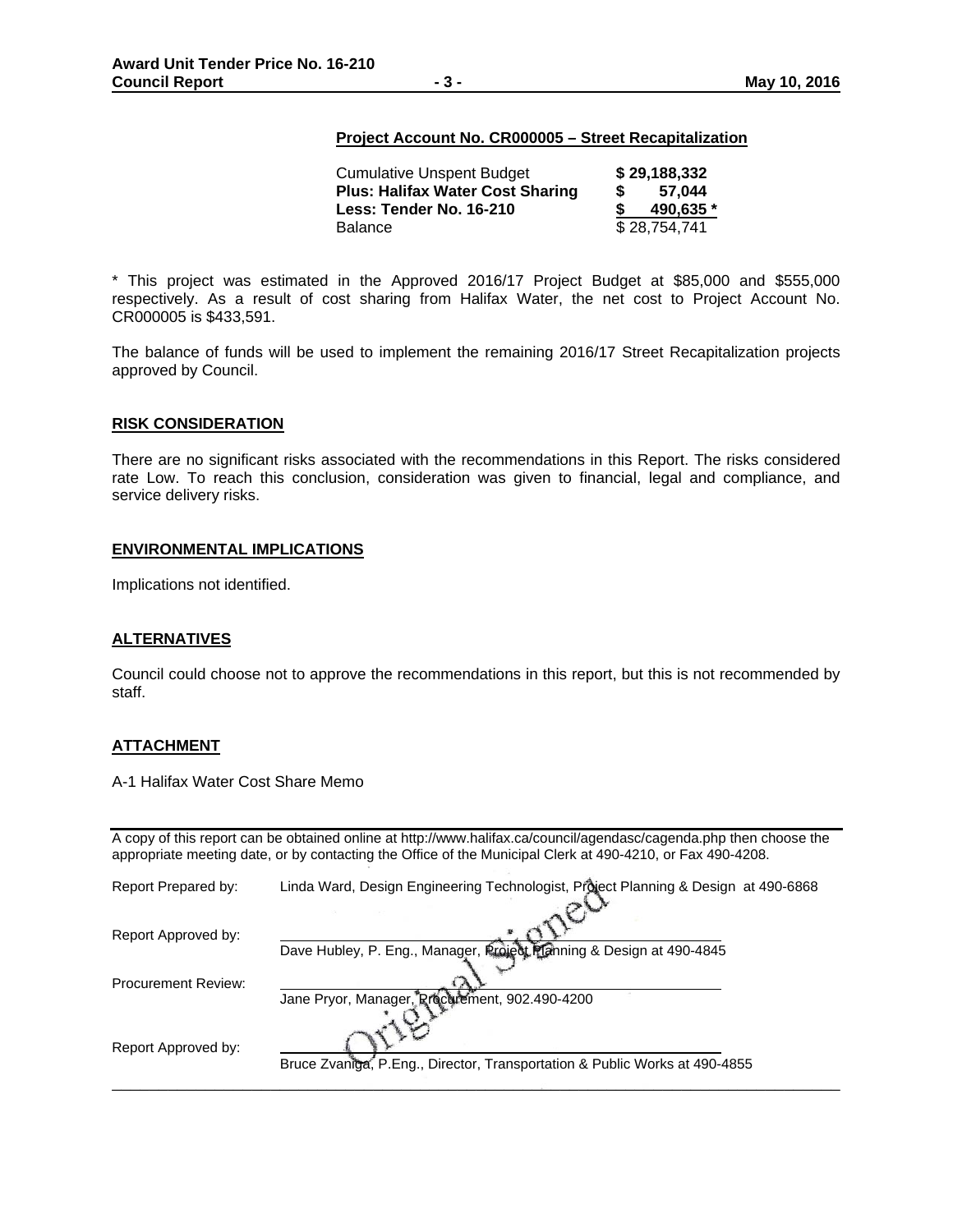# **HALIFAX**

**PO Box 1749** Halifax, Nova Scotia B3J 3A5 Canada

# MEMORANDUM

| TO:             | Greg Rice, P.Eng., Halifax Water                                                                                                  |
|-----------------|-----------------------------------------------------------------------------------------------------------------------------------|
| CC:             | David Hubley, P.Eng., Manager, Project Planning & Design<br>Anne Sherwood, P.Eng., Sr. Design Engineer, Project Planning & Design |
| <b>FROM:</b>    | John Fawcett, P.Eng., Project Planning & Design                                                                                   |
| DATE:           | March 30,2016                                                                                                                     |
| <b>SUBJECT:</b> | Tender No. 16-210, Resurfacing and New Sidewalk, Smallwood Avenue and Gander<br><b>Avenue - East Region</b>                       |

Tender No. 16-210, Resurfacing and New Sidewaik, Smallwood Avenue and Gander Avenue - East Region, closed March 23, 2016. Prior to tender award, a cost sharing agreement must be finalized between HRM (Halifax Regional Municipality) and Halifax Water. Enclosed is a bid comparison summary for the items associated with the lateral replacement for this project. They are from the lowest bidder, Dexter Construction Company Limited.

In the most recent discussions on this subject, Halifax Water has agreed to pay 50% of the cost of the reinstatement. This includes the cost of the asphalt across the reinstatement width.

Based on the low bidder's tender prices and the above cost sharing, Halifax Water's costs for Tender No. 16-210, Resurfacing and New Sidewalk, Smallwood Avenue and Gander Avenue - East Region can be summarized as follows:

| Sewer and water lateral replacement (Smallwood Ave) | 霊        | \$36,300.00 |
|-----------------------------------------------------|----------|-------------|
| Reinstatement Cost Sharing Smallwood Avenue         |          | \$18,399.38 |
| Net HST (i.e. 4.286%)                               | $\equiv$ | \$2.344.42  |
| <b>Project Total</b>                                | $\equiv$ | \$57,043.80 |

 $. . . 12$ 

Transportation and Public Works, Project Planning & Design